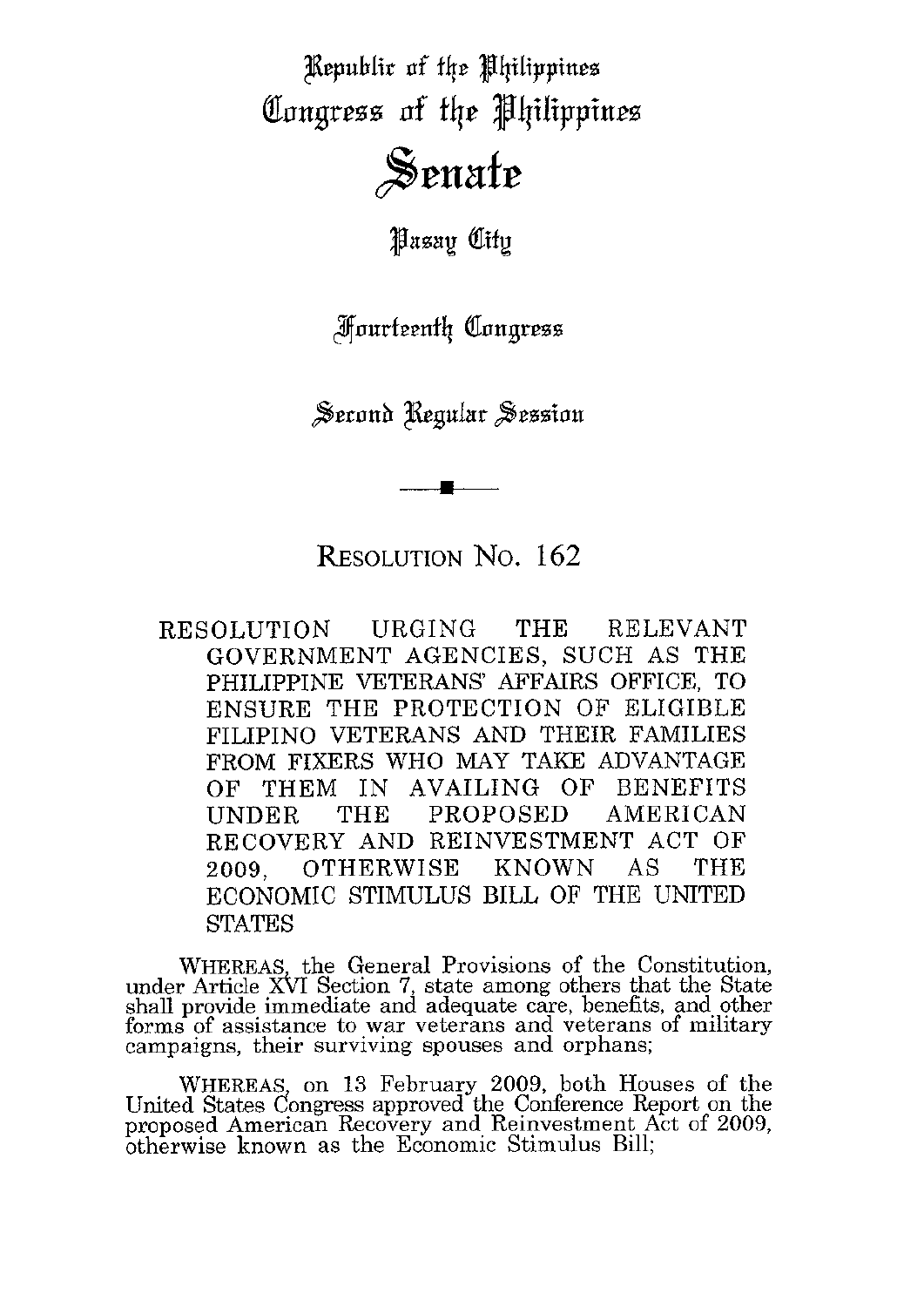WHEREAS, under the Economic Stimulus Bill, eligible veterans who are Filipino citizens are each entitled to claim Nine thousand dollars (USD 9,000) from the Filipino Veterans<br>Equity Compensation Fund;

WHEREAS, with the recent turn of events, opportunities may present themselves to unscrupulous individuals who will exploit our veterans eager to avail of the meager benefits which they have long been waiting for, in recognition of their valiant and invaluable contribution in defense of the country and of our allies during World War II:

WHEREAS, in particular, unwitting beneficiaries may be lured by fixers who employ extraordinary and illegal methods for the immediate processing and issuance of required documents and who make false assurances to these hapless individuals in exchange for money or other consideration;

WHEREAS, Republic Act No. 9485, otherwise known as the Anti-Red Tape Act of 2007, declares it the policy of the State "to promote integrity, accountability, proper management of public affairs and public property as well as to establish effective practices aimed at the prevention of graft and corruption in government";

WHEREAS, it further provides that "the State shall maintain honesty and responsibility among its public officials and employees, and shall take appropriate measures to promote transparency in each agency with regard to the manner of transacting with the public, which shall encompass a program for the adoption of simplified procedures that will reduce red tape and expedite transactions in government;

WHEREAS, in consonance with these pronouncements, it is therefore imperative that the relevant government agencies remain vigilant and steadfast in their commitment to public service, especially in the service of our veterans who have risked their lives so that we may now bask in the light of freedom and democracy;

WHEREAS, these agencies, including the Philippine Veterans' Affairs Office, must take a proactive stance, not only in seeking out all beneficiaries so that they may avail of this long overdue benefit, but more importantly, in protecting our veterans, who suffer a high degree of vulnerability primarily because of their advanced years, such that they would want to receive the benefit at the soonest possible time, lest they miss, yet again, the opportunity to be compensated, regardless of how inadequately, for their service to the country and to our allies:

WHEREAS, constituting a helpdesk and a hotline and launching an intensive information campaign may be effective and efficient means through which our veterans may be informed of the procedure for obtaining the grant from the United States government, through which they may be